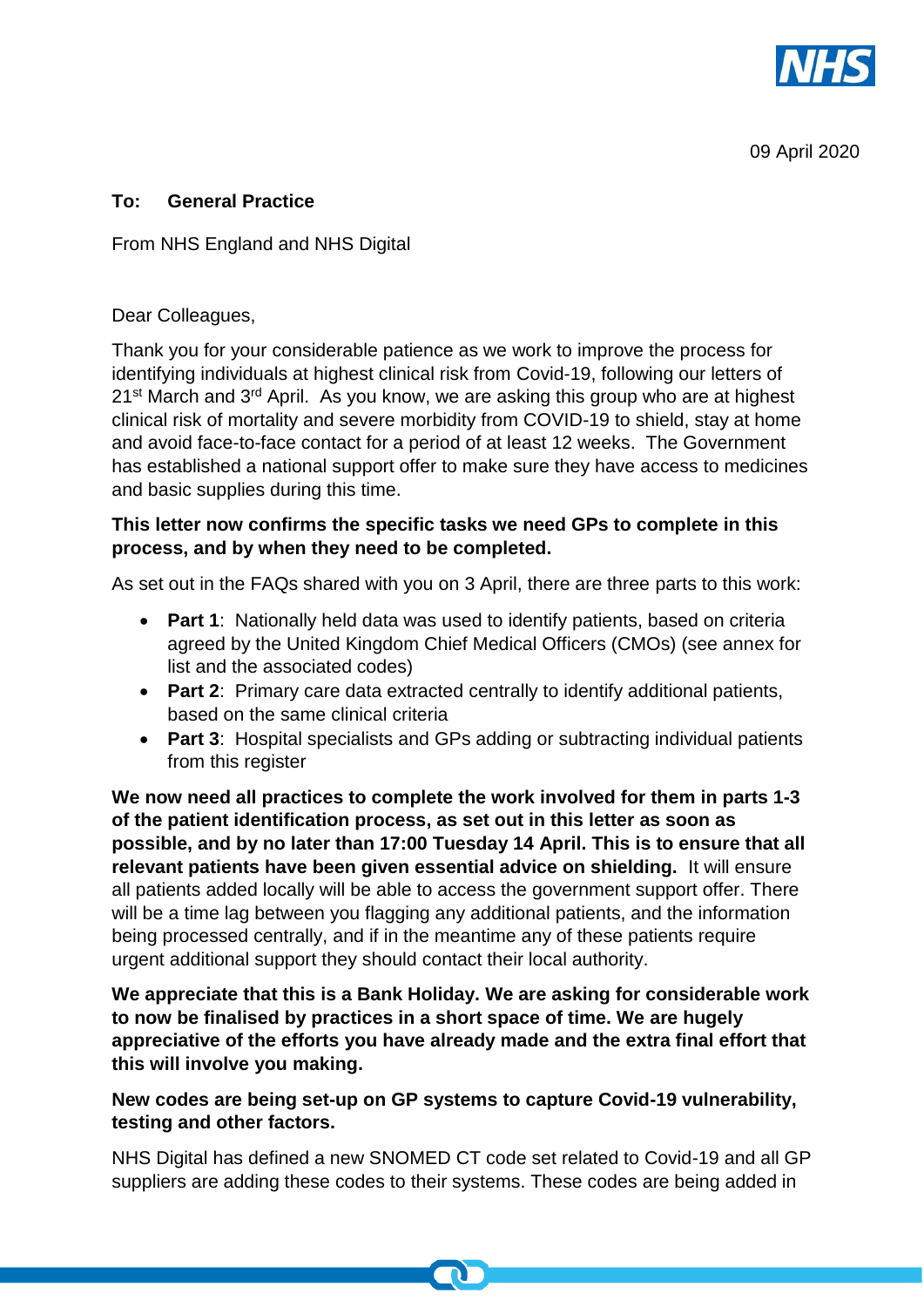two waves: the implementation of the most critical flag ("High risk category for developing complication from Covid-19 infection") has been completed first. The additional codes, including flags for medium and low risk Covid-19 risk, are being implemented subsequently.

The high-risk codes are in place in all systems. The medium and low risks codes are already available in TPP systems and will be made available in other systems by 14/04.

The full set of new codes being deployed are detailed in an Annex at the end of this letter.

The work we need you to do falls into the following four categories:

# **1. Reviewing individuals identified nationally through the clinical algorithm (Parts 1 and 2 of the patient identification process)**

NHS Digital identified individuals with the conditions defined in the clinical algorithm. Part 1 was conducted on 20/03 on a fast-track basis, using data from Hospital Episode Statistics, Primary Care Prescribed Medicines, the Personal Demographic Service and the Maternity Services Dataset. This identified approximately 900k individuals. Part 2 analysis was completed on 06/04 using more granular data from general practice data sets, at which point the count of individuals identified grew to approximately 1.3m.

GP records for all the individuals identified through the clinical algorithm (Parts 1 and 2) will be updated through national updates. In all these cases the new flag "High risk category for developing complication from COVID-19 infection" will be set. These updates have already been made for the first 900k individuals identified in part 1 and will be complete by the end of day on 10/04 for the second set of individuals in part 2. The reason the individual has been identified as "high risk" will also be entered, and in some cases visible to patients. We appreciate that because we have relied on routine data there will be inaccuracies, and some patients who should be included will be missed whilst others will have been flagged incorrectly. We have included some text to indicate that this assessment is based on a central assessment of national data and may be subject to modification.

All newly identified individuals will receive SMS communications and letters from the Government informing them that they have been identified as vulnerable and provided with guidance on self-isolation and information about how to access the many support systems being made available for them.

### What do GPs need to do?

**In order to identify the individuals within your practice who have been identified as vulnerable through the clinical algorithm, please run the search process as defined by your system provider.** For your convenience, we have added the current search guidance from each supplier in an Annex to this letter (below).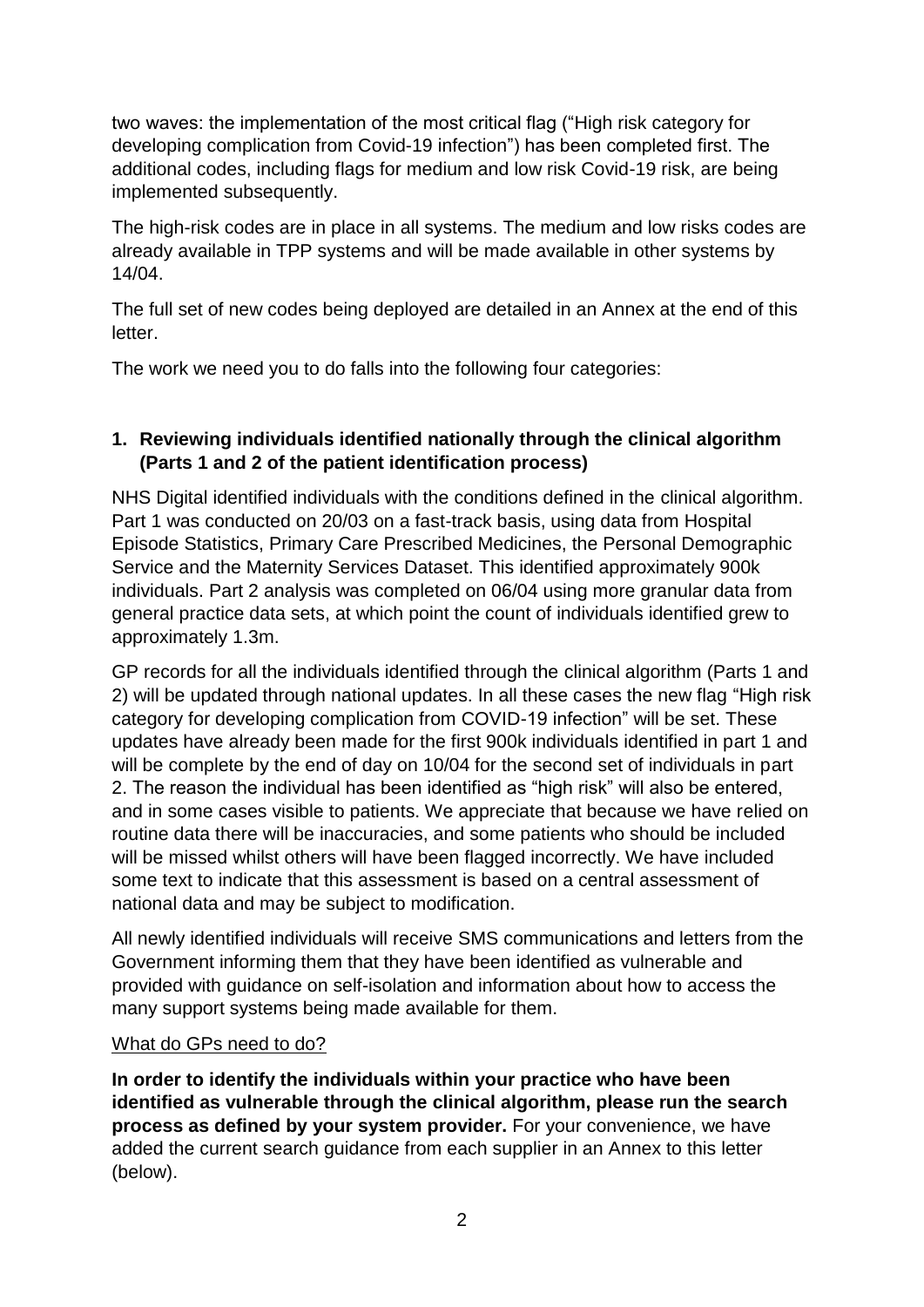**If you feel any of these patients have been inappropriately identified as high risk, then you should flag these individuals as medium or low risk once those flags are available within your system** (note that the 'high risk' flag will remain set). In these cases, you may wish to contact these patients to discuss your revised assessment of them.

## When must this work be done?

This work can commence immediately since the individuals identified in the first phase are already flagged, and by Saturday morning it will be possible to identify all individuals flagged nationally since all updates will have been applied. **The task needs to be completed as soon as possible and no later than by 17:00 Tuesday 14 April.**

# **2. Reviewing individuals identified nationally by secondary care providers (Part 3a of the patient identification process)**

It has always been clear that the clinical algorithm will inevitably not capture every individual who is at highest clinical risk. Additional provision has therefore been made for secondary care clinicians to add patients to the registry. In many cases these are individuals undergoing cancer treatment and, in some cases, they are individuals with complex conditions or combinations of conditions.

Patients identified via this route should receive letters directly from their secondary care clinician, who should also inform the GP that they have designated the patient as someone at highest clinical risk. Trusts are providing lists of these patients back to NHS Digital so that the patient's GP record can be updated with the same new flag "High risk category for developing complication from COVID-19 infection". In addition, where Trusts have provided free text information detailing the basis of the judgement or additional information about the reason for the individual being at highest clinical risk, that information will be transcribed into the text field associated with the high risk Covid-19 flag.

# What do GPs need to do?

If you feel any of these patients have been inappropriately identified as high risk, then you may wish to discuss this with the patient and/or the Trusts who have identified them. If different opinions persist, categorise the individual using the highest risk category view.

# When should this work be done?

This work needs to be done on an ongoing task. Updates will soon be received from hospitals on a regular basis and will regularly be updated into GP systems.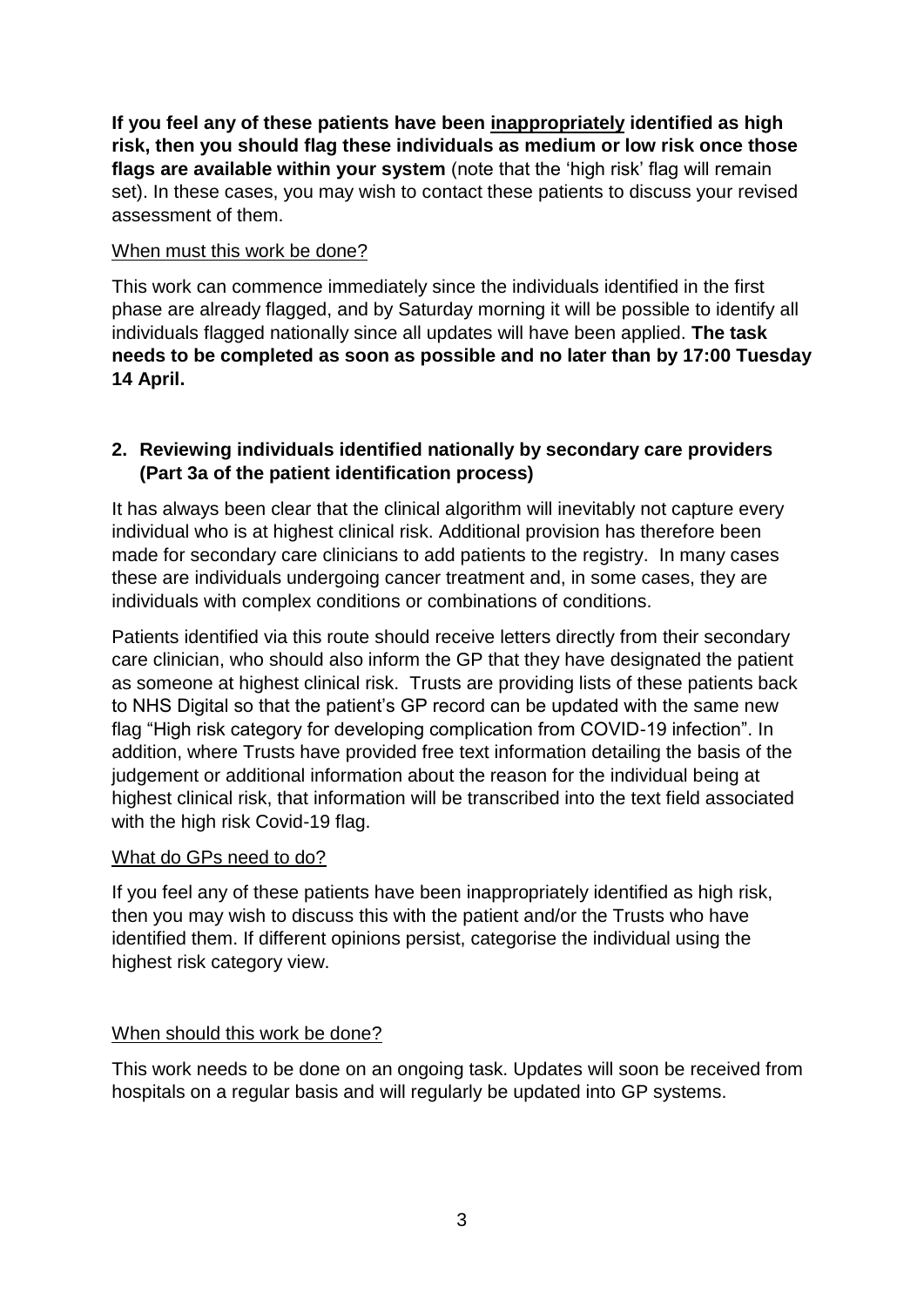# **3. \*\* Adding flags for individuals who you know to be vulnerable \*\* (Part 3b of the patient identification process)**

The full list of individuals identified via the clinical algorithm and the additional names provided by secondary care clinicians will still be incomplete. GPs will be aware of a relatively small number of additional individuals who have not been captured though either of these practices but who they consider in their professional judgement to be at high clinical risk and should therefore be shielded.

## What do GPs need to do?

For all individuals within your practice who you view to be at high risk from Covid-19, please ensure they are flagged as high risk, if they have not already been flagged nationally. **For those patients you flag as high risk, you will also need to send them a copy of the patient [letter](https://www.england.nhs.uk/coronavirus/wp-content/uploads/sites/52/2020/03/at-risk-patient-letter-march-2020.pdf) giving advice on shielding [https://www.england.nhs.uk/coronavirus/wpcontent/uploads/sites/52/2020/03/at-risk-patient-letter-march-2020.pdf].**

NHS Digital will pull the details of these flags from GP IT systems weekly. Once this has happened these individuals will be able to access the government's shielding support offer (which they may have already registered for). There will be a lag in processing this information and if in the meantime any of these patients require urgent help they should contact their local authority.

## When should this work be done?

This work can commence immediately since GPs will already be aware of their most vulnerable patients. The sooner flags are applied the faster individuals can be offered shielding support. **The task needs to be completed as soon as possible and by no later than 17:00 on Tuesday 14 April.**

# **4. Reviewing individuals who have self-identified as vulnerable**

A number of patients have been able to self-identify as clinically extremely vulnerable via the Cabinet Office website.

The names of individuals who registered on the website prior to 29 March but have not been identified through the central process, will be communicated to each GP Practice shortly. This list will be sent to you within your GP IT system on or around  $17<sup>th</sup>$  April. The number of patients is relatively small, and it is unlikely you will be adding any or many of these, given the review you will have already completed of patients the practice has added.

# What do GPs need to do?

Once you receive the list, please review these individuals, determine their appropriate Covid-19 risk category and flag them as high, medium or low risk as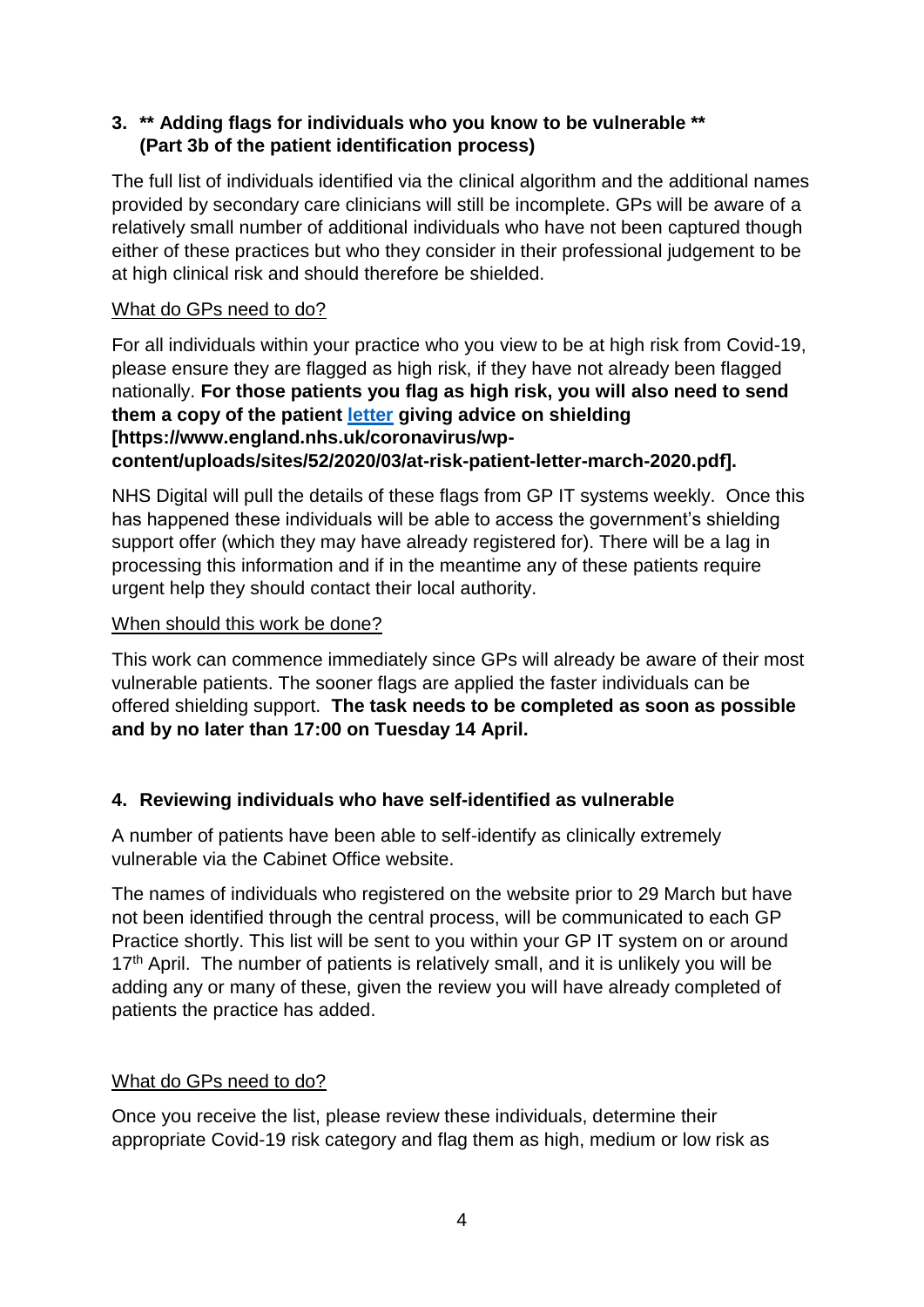appropriate. For any of these patients you flag as high risk, you will need to send them a copy of the patient **[letter](https://www.england.nhs.uk/coronavirus/wp-content/uploads/sites/52/2020/03/at-risk-patient-letter-march-2020.pdf)** giving advice on shielding.

NHS Digital will pull the details of these flags from GP IT systems weekly and individuals who you flag as high risk will receive the full government shielding service. Individuals who you flag as medium or low risk will not receive a shielding service.

#### When should this work be done?

This work can commence after 17<sup>th</sup> April. The task will need to be completed by 17:00 on Monday 20<sup>th</sup> April.

## **We recognise the pressure General practice is under and we are grateful for all your efforts to help protect the most vulnerable patients during these difficult times.**

Thank you very much for your support. If you have any questions, please contact the NHS Digital Shielded Patients List Hub: [splquery@nhs.net.](mailto:splquery@nhs.net) This mailbox will be monitored and responses provided asap throughout the Easter period.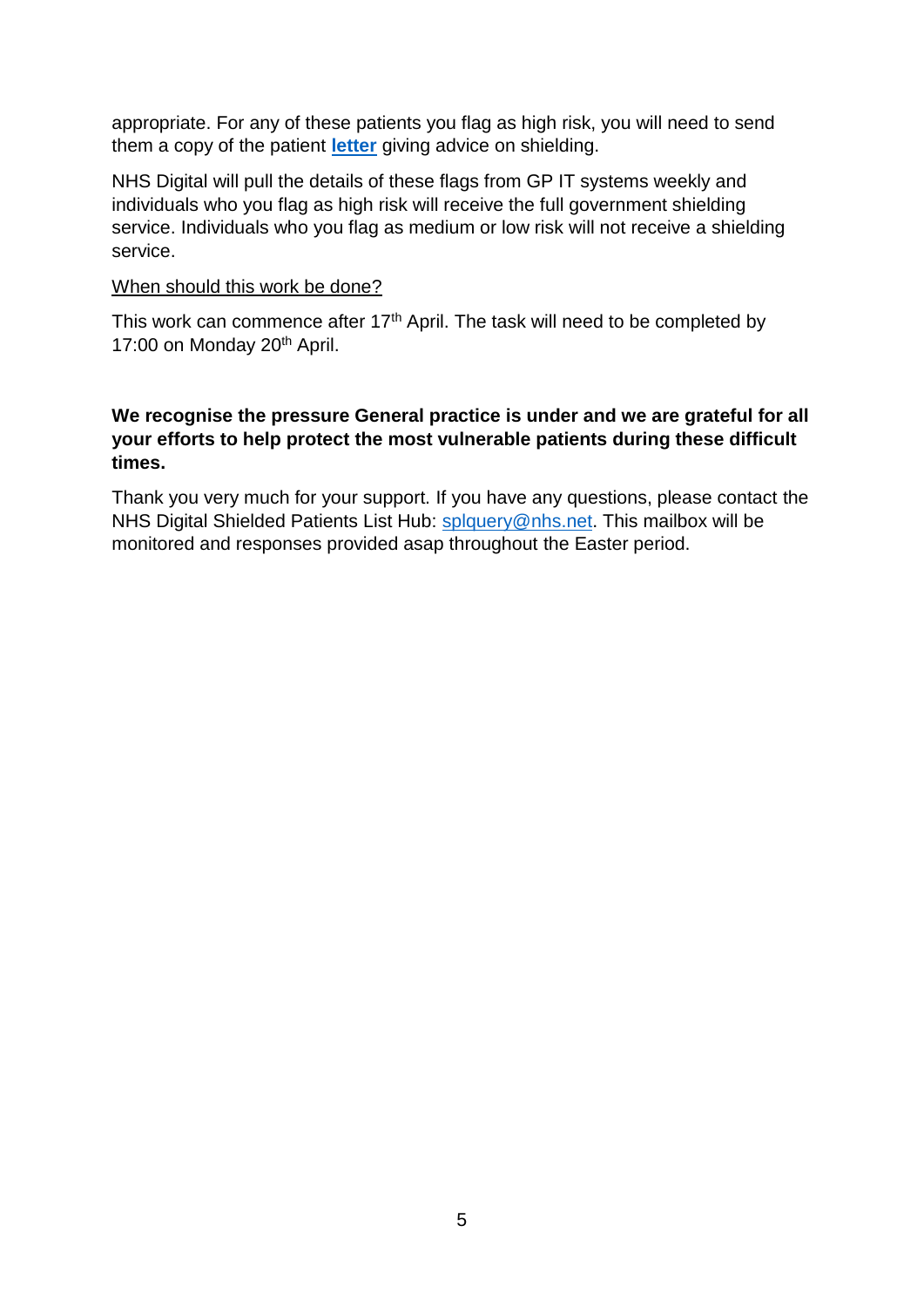# **Annex 1: Sources of additional information and assistance**

If you have any queries or difficulties with the operation of these processes please contact the NHS Digital Shielded Patients List Hub at [SPLQuery@nhs.net](mailto:SPLQuery@nhs.net)

Details of the clinical algorithm, the code sets used, and the dissemination process and recipients of this data can be found on NHS Digital's website at <https://digital.nhs.uk/coronavirus/shielded-patient-list>

# **Annex 2: Clinical conditions included in the clinical algorithm**

- 1) Solid organ transplant recipients who remain on long term immune suppression therapy
- 2) People with specific cancers
	- a. people with cancer who are undergoing active chemotherapy or radical radiotherapy for lung cancer
	- b. people with cancers of the blood or bone marrow such as leukaemia, lymphoma or myeloma who are at any stage of treatment
	- c. people having immunotherapy or other continuing antibody treatments for cancer
	- d. people having other targeted cancer treatments which can affect the immune system, such as protein kinase inhibitors or PARP inhibitors.
	- e. People who have had bone marrow or stem cell transplants in the last 6 months, or who are still taking immunosuppression drugs
- 3) People with severe respiratory conditions including all cystic fibrosis, severe asthma and severe COPD
- 4) People with rare diseases and inborn errors of metabolism that significantly increase the risk of infections (such as SCID, homozygous sickle cell)
- 5) People on immunosuppression therapies sufficient to significantly increase risk of infection.
- 6) People who are pregnant with significant congenital heart disease

# A small number of specialities which include patients at highest clinical risk have received guidance directly from their Royal Colleges or societies:

- Association of British Neurologists [https://www.theabn.org/page/covid-](https://www.theabn.org/page/covid-19_patients)19 patients
- British Society of Gastroenterology [https://www.bsg.org.uk/covid-19](https://www.bsg.org.uk/covid-19-advice/bsg-rcp-advice-for-ibd-liver-clinicians-on-identifying-immunosuppressed-patients-for-shielding/) [advice/bsg-rcp-advice-for-ibd-liver-clinicians-on-identifying](https://www.bsg.org.uk/covid-19-advice/bsg-rcp-advice-for-ibd-liver-clinicians-on-identifying-immunosuppressed-patients-for-shielding/)[immunosuppressed-patients-for-shielding/](https://www.bsg.org.uk/covid-19-advice/bsg-rcp-advice-for-ibd-liver-clinicians-on-identifying-immunosuppressed-patients-for-shielding/)
- The Renal Association [https://renal.org/stratified-risk-prolonged-self-isolation](https://renal.org/stratified-risk-prolonged-self-isolation-adults-children-receiving-immunosuppression-disease-native-kidneys/)[adults-children-receiving-immunosuppression-disease-native-kidneys/](https://renal.org/stratified-risk-prolonged-self-isolation-adults-children-receiving-immunosuppression-disease-native-kidneys/)
- British Society for Rheumatology [https://www.rheumatology.org.uk/News-](https://www.rheumatology.org.uk/News-Policy/Details/Action-needed-coronavirus-identifying-high-risk-patients)[Policy/Details/Action-needed-coronavirus-identifying-high-risk-patients](https://www.rheumatology.org.uk/News-Policy/Details/Action-needed-coronavirus-identifying-high-risk-patients)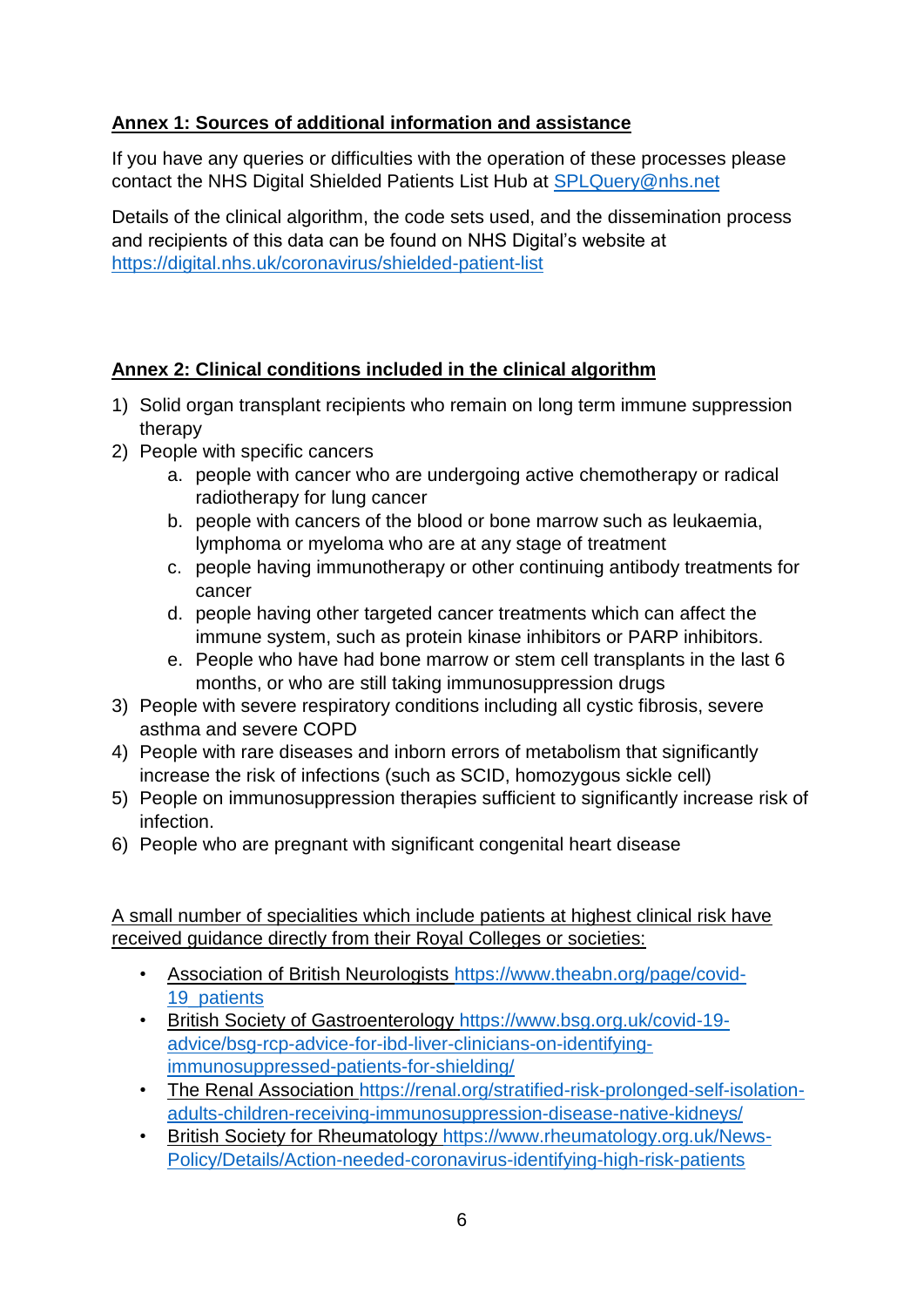- British Association of Dermatologists http://www.bad.org.uk/healthcareprofessionals/covid-19/covid-19-immunosuppressed-patients
- British Thoracic Society https://www.brit-thoracic.org.uk/about-us/covid-19 identifying-patients-for-shielding/
- The Royal College of Ophthalmologists: [https://rcophth.ac.uk/2020/04/covid-](https://rcophth.ac.uk/2020/04/covid-19-update-and-resources-for-ophthalmologists/)[19-update-and-resources-for-ophthalmologists/](https://rcophth.ac.uk/2020/04/covid-19-update-and-resources-for-ophthalmologists/)

## **Annex 3: New SNOMED Covid-19 Codeset**

| COVID-19 severity scale                                                                                |
|--------------------------------------------------------------------------------------------------------|
| Has NHS digital isolation note                                                                         |
| Self-isolation note issued to patient                                                                  |
| Household isolation note issued to patient                                                             |
| Low risk category for developing complication from COVID-19 infection                                  |
| Moderate risk category for developing complication from COVID-19 infection                             |
| High risk category for developing complication from COVID-19 infection                                 |
| COVID-19 severity score                                                                                |
| Assessment using COVID-19 severity scale                                                               |
| Household isolation to prevent exposure of community to contagion                                      |
| Self-isolation to prevent exposure of community to contagion                                           |
| Shielding of household to prevent exposure of uninfected subject to contagion                          |
| Shielding of uninfected subject to prevent exposure to contagion                                       |
| Signposting to CHMS (COVID-19 Home Management Service)                                                 |
| Signposting to NHS online isolation note service                                                       |
| Taking of swab for SARS-CoV-2 (severe acute respiratory syndrome coronavirus 2)                        |
| COVID-19 confirmed by laboratory test                                                                  |
| COVID-19 confirmed using clinical diagnostic criteria                                                  |
| COVID-19 excluded                                                                                      |
| COVID-19 excluded by laboratory test                                                                   |
| COVID-19 excluded using clinical diagnostic criteria                                                   |
| Consultation via video conference not available                                                        |
| Provision of advice, assessment or treatment limited due to COVID-19 pandemic                          |
| Self-taken swab for SARS-CoV-2 (severe acute respiratory syndrome coronavirus 2) completed             |
| Self-taken swab for SARS-CoV-2 (severe acute respiratory syndrome coronavirus 2) offered               |
| Swab for SARS-CoV-2 (severe acute respiratory syndrome coronavirus 2) taken by healthcare professional |
| COVID-19 health issues simple reference set                                                            |
| COVID-19 presenting complaints simple reference set                                                    |
| COVID-19 procedures simple reference set                                                               |
|                                                                                                        |
|                                                                                                        |

1321181000000108 COVID-19 record extraction simple reference set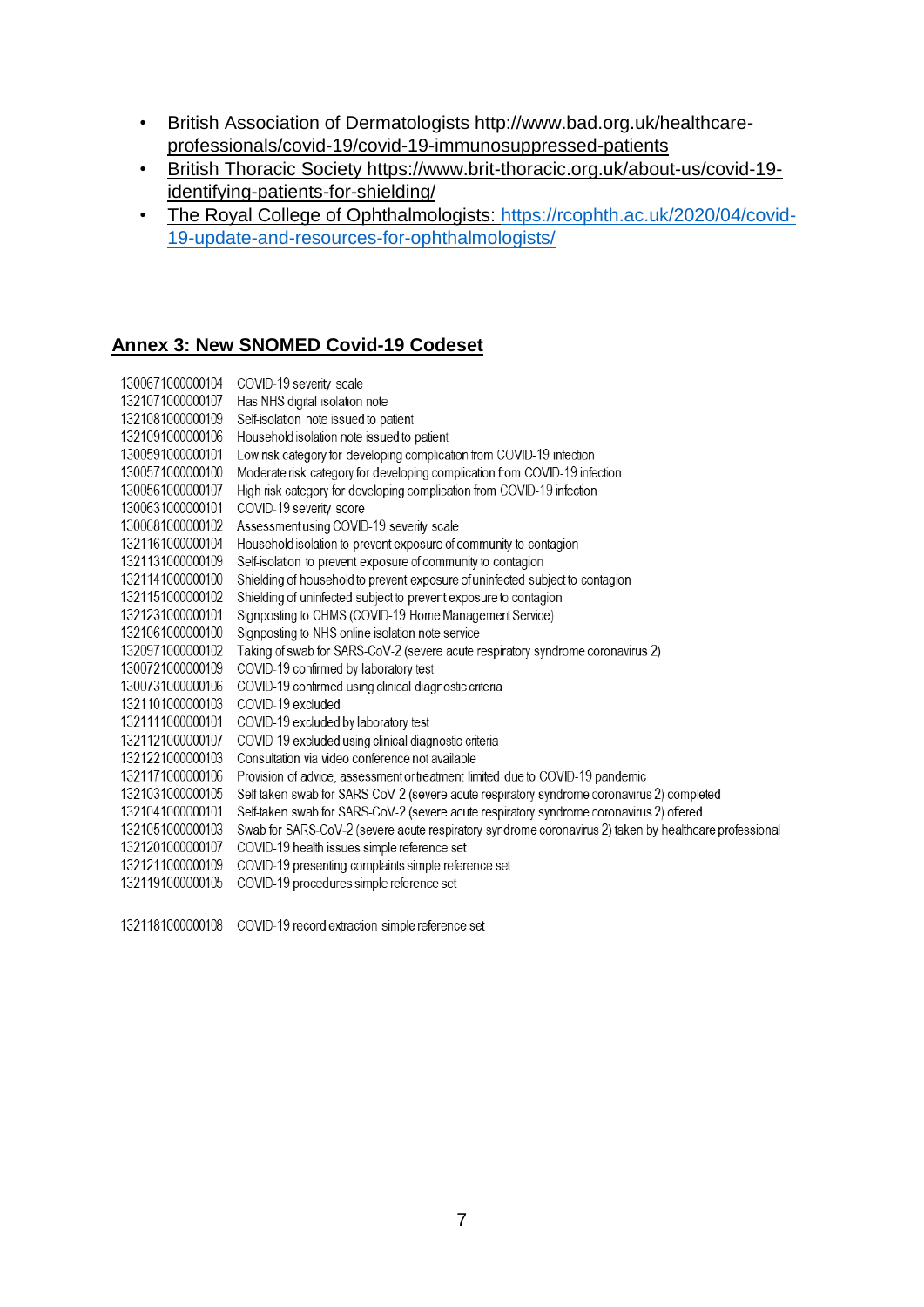# **Annex 4 – GP Systems Guidance on searching for Covid High Risk Patients**

This annex contains the most recently distributed guidance from the GP IT systems suppliers. GPs can access this guidance through the normal communication routes.

# **[EMIS Bulletin 8](https://www.emisnow.com/csm?id=kb_article_view&sys_kb_id=7628df651bc810507937a8a4bd4bcb72)th April**

From today, clinicians should begin to use the following code to identify any patient that they feel meets the criteria defined by the CMO:

• **Risk of exposure to communicable disease** (Concept ID: 443999008, Description ID: 2841263019)

We are updating our *'Patients at high risk of complications from COVID-19 infection'* search and the accompanying *'COVID-19 (Wuhan novel coronavirus) alert'* protocol to include this code, meaning that patients coded with 'Risk of exposure to communicable disease' will then be included in this search, and will display the below alert in their Care Record:

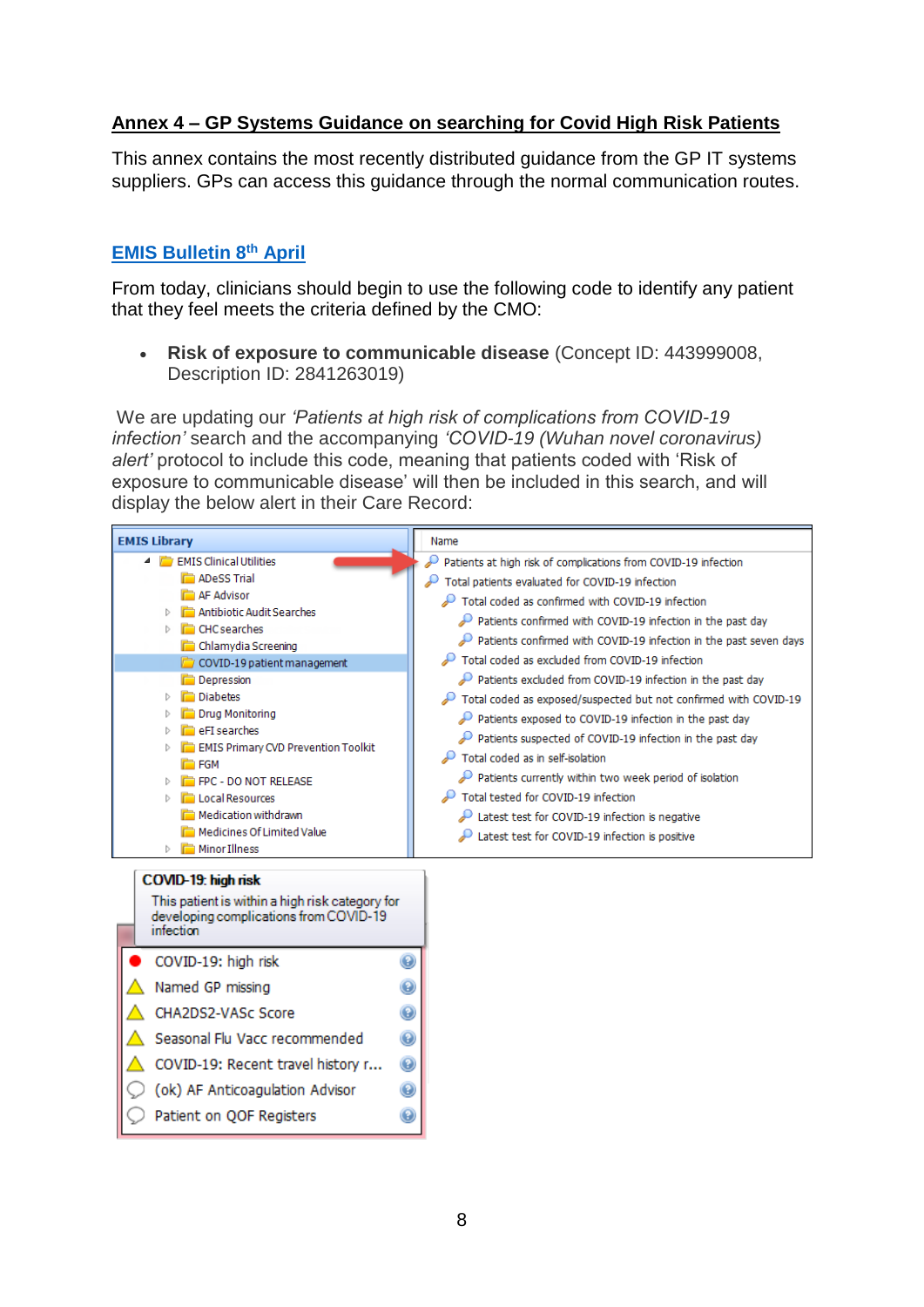## **TPP SystmOne**

High Risk codes have been added following the NHS Digital methodology. A refresh of those codes is expected early next week with additional information about why the patient has been added.

Check the system wide report to see if any patients should be removed from the register by adding a Medium Risk or Low Risk code. When you receive the list of patients who have self-identified, if appropriate add the High-Risk code and send the patient letter.

Each week GPES extracts will run to add to the central register, and TPP will update your register. The system wide report will be extended to show newly added patients.

| Notice Board                                                                                                                                                                                                                                                                                                                              |    |                                          |                                                                                                                                                                                                                                                                                                                                                                                                                                                                                                                                                                                                                                                                                                                                                                                                                                                                                                                                                                                                                                                                                                                                                                                                                                                                                               | × |
|-------------------------------------------------------------------------------------------------------------------------------------------------------------------------------------------------------------------------------------------------------------------------------------------------------------------------------------------|----|------------------------------------------|-----------------------------------------------------------------------------------------------------------------------------------------------------------------------------------------------------------------------------------------------------------------------------------------------------------------------------------------------------------------------------------------------------------------------------------------------------------------------------------------------------------------------------------------------------------------------------------------------------------------------------------------------------------------------------------------------------------------------------------------------------------------------------------------------------------------------------------------------------------------------------------------------------------------------------------------------------------------------------------------------------------------------------------------------------------------------------------------------------------------------------------------------------------------------------------------------------------------------------------------------------------------------------------------------|---|
|                                                                                                                                                                                                                                                                                                                                           |    | Current Notices Notice Archive Documents |                                                                                                                                                                                                                                                                                                                                                                                                                                                                                                                                                                                                                                                                                                                                                                                                                                                                                                                                                                                                                                                                                                                                                                                                                                                                                               |   |
| Hide read notices                                                                                                                                                                                                                                                                                                                         |    |                                          |                                                                                                                                                                                                                                                                                                                                                                                                                                                                                                                                                                                                                                                                                                                                                                                                                                                                                                                                                                                                                                                                                                                                                                                                                                                                                               |   |
| Posted<br>06 Apr 2020 TPP<br>06 Apr 2020 TPP<br>06 Apr 2020 TPP<br>03 Apr 2020 TPP<br>01 Apr 2020 TPP<br>01 Apr 2020 TPP<br>01 Apr 2020 TPP<br>27 Mar 2020 TPP<br>27 Mar 2020 TPP<br>25 Mar 2020 TPP<br>09 Apr 2020 TPP<br>07 Apr 2020 TPP<br>07 Apr 2020 TPP<br>03 Apr 2020 TPP<br>02 Apr 2020 TPP<br>12 Mar 2020 TPP<br>09 Mar 2020 TPP | By |                                          | [TPP] COVID-19 vulnerable patients update<br>03/04/2020 17:18: What to do about Vulnerable Patients:<br>See latest CMO letter<br>https://www.cas.mhra.gov.uk/ViewAndAcknowledgment/viewAtlachment.aspx?<br>Attachment id=103514<br>High Risk codes have been added following NHS Digital methodology. A<br>refresh of those codes is expected early next week with additional information<br>about why the patient has been added.<br>Check the system wide report to see if any patients should be removed from<br>the register by adding a Medium Risk or Low Risk code. When you receive the<br>list of patients who have self-identified, if appropriate add the High Risk code<br>and send the patient letter.<br>Do not run additional reports to find more patients but do add any patients you<br>are aware of, Add the High Risk code and send the letter.<br>Each week GPES extracts will be run to add to the central register, and TPP<br>will update your register. The system wide report will be extended to show<br>newly added patients.<br>Codes:<br>High Risk 1300561000000107 (Y228a)<br>Medium Risk 1300571000000100 (Y228b)<br>Low Risk 1300591000000101 (Y228c)<br>Posted Fri 03 Apr 2020 17:18 by TPP<br>Expires Fri 01 May 2020<br>Don't show again View 14 comments |   |
| 17 Notices                                                                                                                                                                                                                                                                                                                                |    |                                          |                                                                                                                                                                                                                                                                                                                                                                                                                                                                                                                                                                                                                                                                                                                                                                                                                                                                                                                                                                                                                                                                                                                                                                                                                                                                                               |   |
|                                                                                                                                                                                                                                                                                                                                           |    |                                          | New Notice<br>Close                                                                                                                                                                                                                                                                                                                                                                                                                                                                                                                                                                                                                                                                                                                                                                                                                                                                                                                                                                                                                                                                                                                                                                                                                                                                           |   |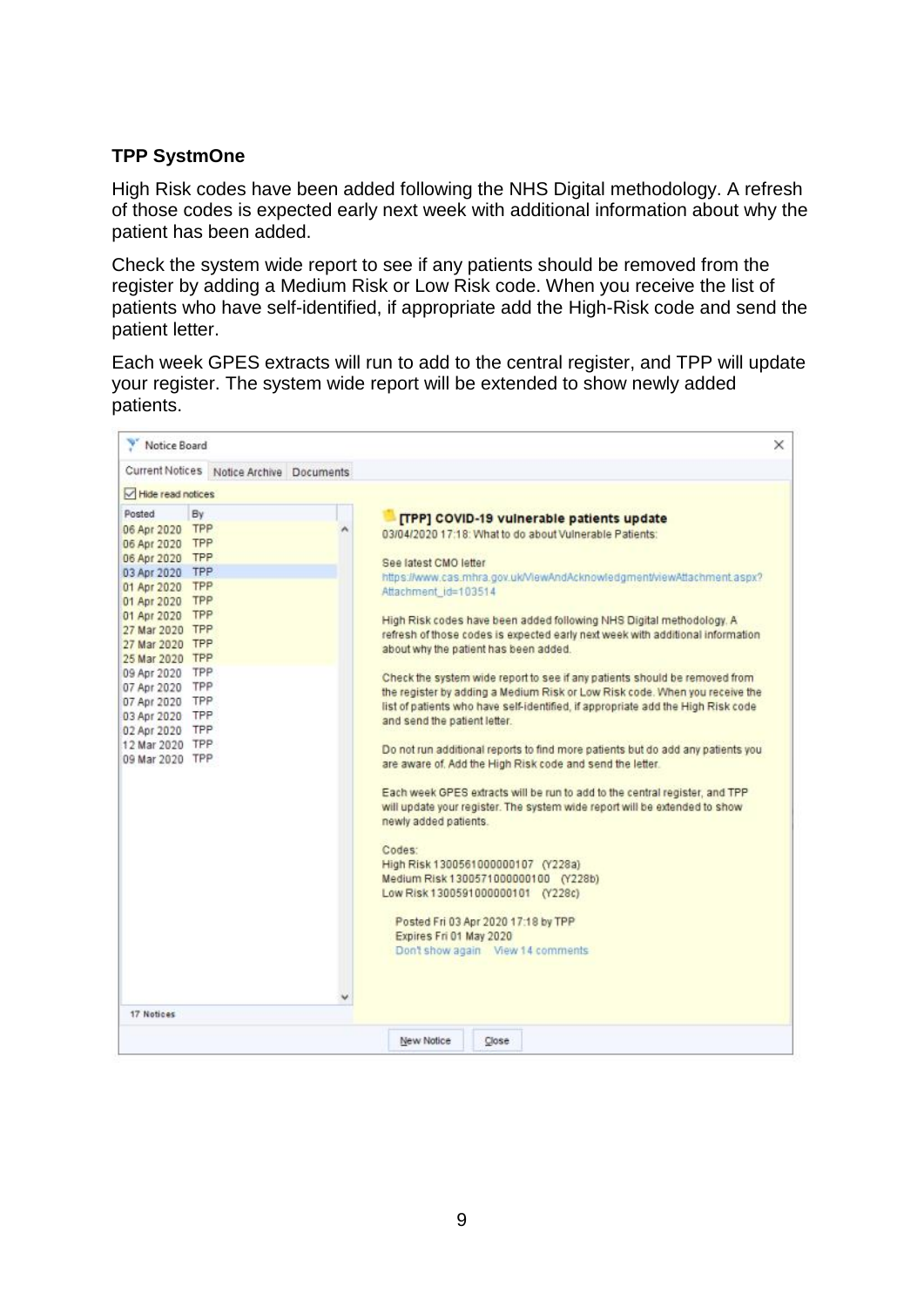# **InPractice Vision**

# Covid-19 At-Risk Patients

As previously reported, NHS England have written to 900,000 at very high risk patients advising them to stay indoors (shield) for the next 12 weeks.

As directed by NHS Digital, overnight on 23 March, a utility was run on your patient records and any [patients falling in the 'at highest risk' group](https://www.england.nhs.uk/coronavirus/wp-content/uploads/sites/52/2020/03/200321_GP-letter_Annex-2_FINAL_2.pdf) as specified by NHS Digital now have the Read code **9d44.00 Risk of exposure to communicable disease (situation)** added to their record.

By default the associated **History** entry for patients identified as at-risk contains the following details:

- **Read Term for Characteristic** 9d44.00 Risk of exposure to communicable disease (situation) - note the SNOMED CT Description is used for the terms automatically added to patient records.
- **Comment** High risk category for developing complications from Covid-19 infection - Added at NHS Digital request.
- **Priority** 3.

**IMPORTANT -** Previous communications from NHS England advised that practices should await further instruction before contacting affected patients. However, we have now been advised that the original guidance for contacting and reviewing patients is still valid and you should continue to follow NHS England guidance as detailed in their FAQs [here.](https://protect-eu.mimecast.com/s/CAclC0X1c2QBOoTwdr5z?domain=cas.mhra.gov.uk) You will see in this guidance that there is also a letter template which we have rendered into a Vision 3 letter template which you can download [here.](https://info.visionhealth.co.uk/hubfs/Vision%20Letters/COVID-at-risk-patient-letter-april-2020.docx)

# At-Risk Patients – Phase 2

NHS England have identified additional At-Risk patients as part of phase 2 of this process. This list also includes the reason why the patient has been included in the list. **NHS Digital have only just released this list to us (9th April 2020) to allow us to update the patients at your practice**. We are working to create and run another utility which will add the clinical term "9d44.00 Risk of exposure to communicable disease (situation)" to the appropriate patient records. The reason why the patient has been identified as at highest risk will also be included in the free text comments.